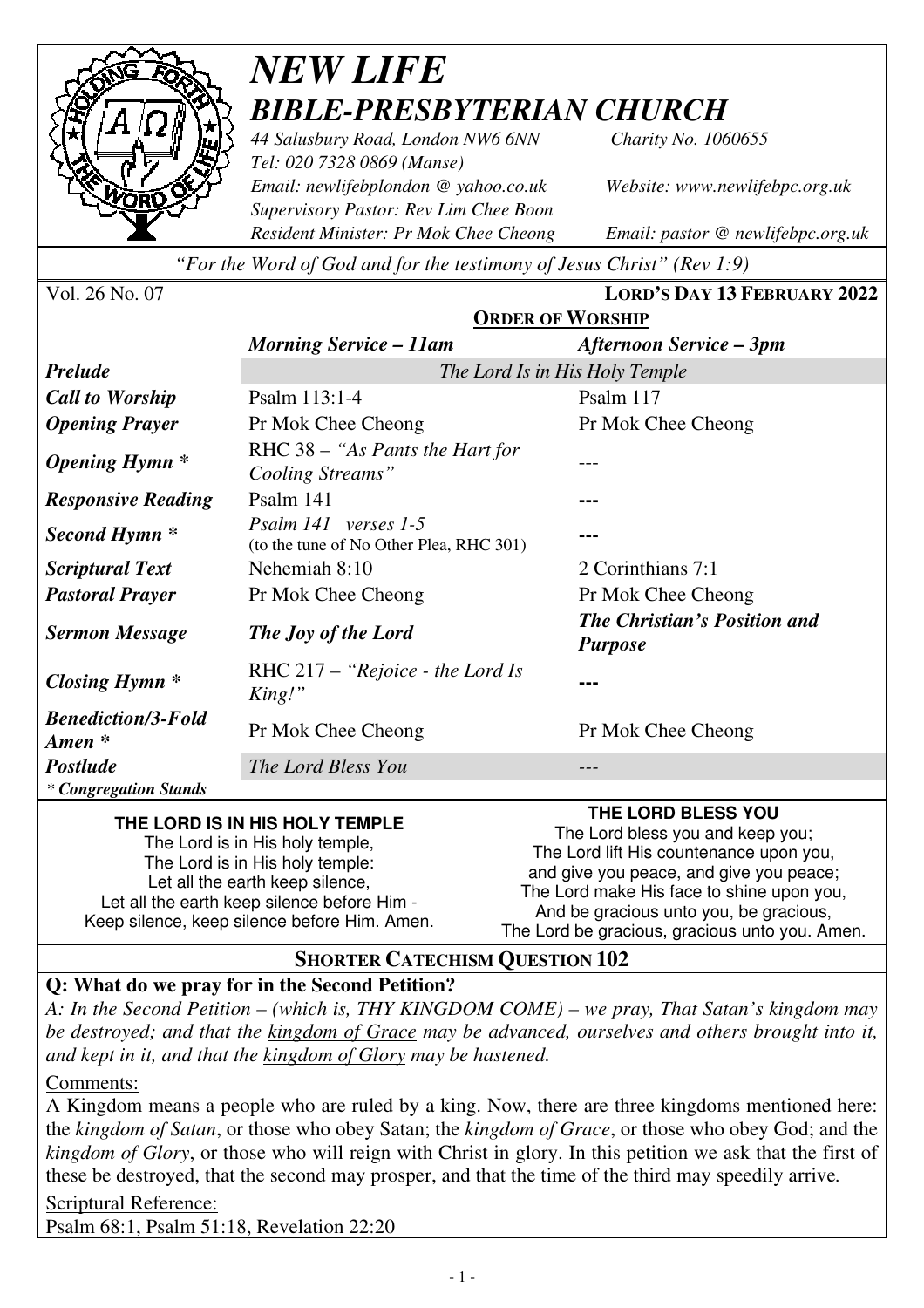# **SURVIVING A TIME OF MORAL IMPLOSION**

## **Introduction**

Our culture has certainly self-destructed–morally speaking. Values have been turned upside down. We can also discern things collapsing in on themselves spiritually. This is because sin constantly pushes towards self-destruction. These are times when nations and Churches seem to have destroyed themselves just like Israel (Hosea 13:9). Will the Church survive? Will we and our children come through it with the same faith and values? Other generations have been here before us. We can learn much from those in the past who brought God's truth to bear on their situation.

The period following the Restoration of King Charles II in 1660 was marked by spiritual self-destruction. The Covenanters in Scotland faced a tyrannical attack on the spiritual independence of the Church. These were times of persecution for those who sought to remain faithful. Along with hundreds of other faithful ministers, William Guthrie of Fenwick was forced out of his pulpit. His ministry had been accompanied by true revival.

The Wednesday before his final service was observed as a day of humiliation and prayer. Guthrie preached about Israel's self-destruction from Hosea 13:9. The point was clear: Scotland had reached the same point of self-destruction. Years later, while being hunted down by soldiers, Richard Cameron preached at a hill-side gathering from the same text.

We have it in commission to say to the Church of Scotland: "Thou hast destroyed thyself, O Church of Scotland, O ministers of Scotland, O commons and people of all sorts in Scotland, ye have destroyed yourselves".

## **1. IS IT REALLY THAT BAD?**

In our generation, which champions self-esteem and self-confidence, this is not a palatable message. Not everyone can see the reality of moral self-destruction. As Guthrie observed: "No doubt there are many, who think there is no wrath on Scotland. They think that we are in a good condition and have not destroyed ourselves".

Guthrie referred to the force raid on the Church which dismantled its biblical worship and government. "All our precious things are taken captive by the adversary". Ministers had been banished, imprisoned or prevented from their work. Godless men had taken their place. "Do you not yet see, how the land is ruined and destroyed, and the flocks of the Lord's people scattered? And are these things and many more no evidences of God's wrath?"

## **2. WHAT CAN WE DO ABOUT IT?**

Guthrie observed much prayer but not much evidence of being "humbled and weeping". "The Lord's people meet and pray, and there is no answer returned, but one ill upon the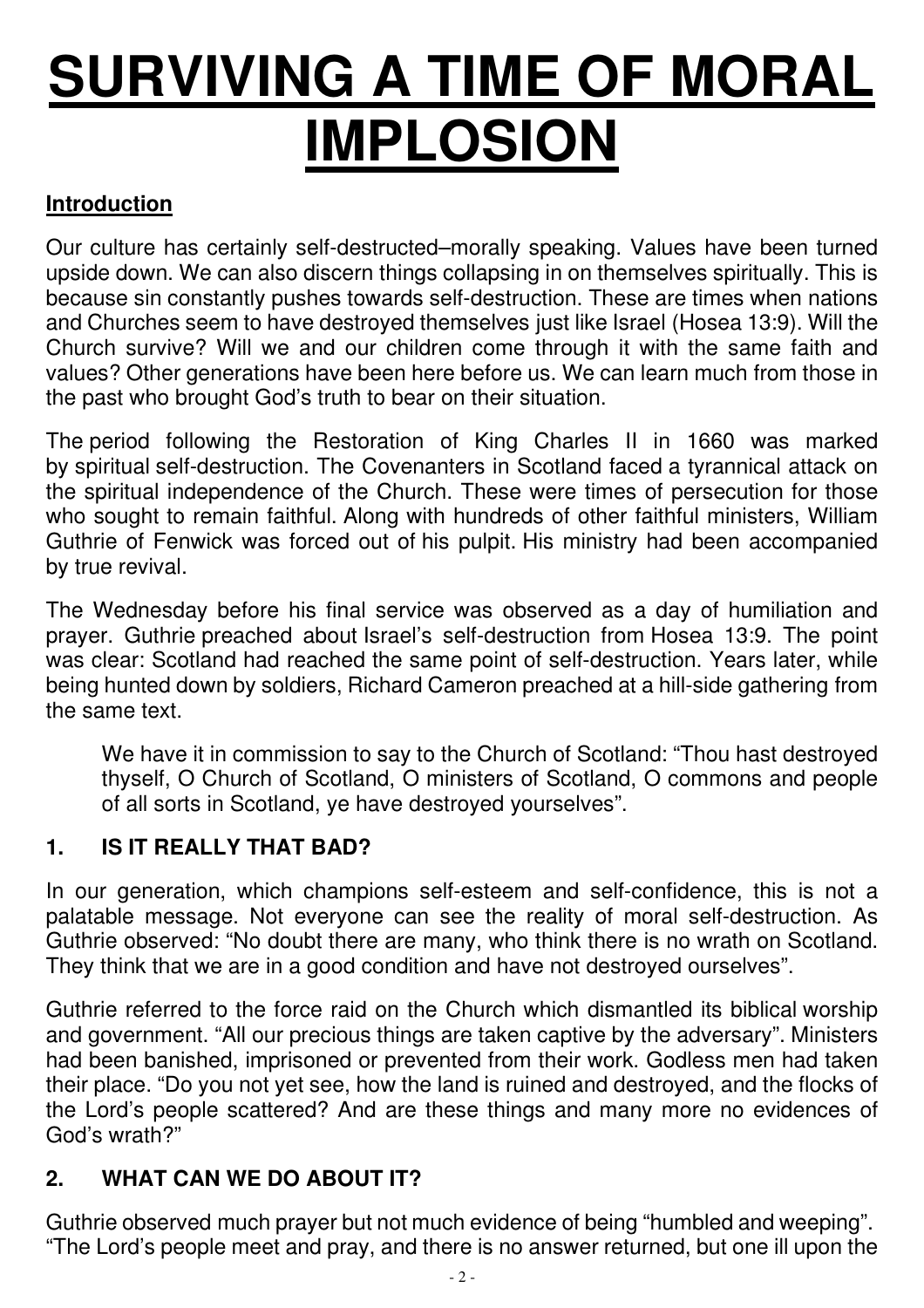back of another.". Sometimes it is difficult to know how to respond to such violent moral changes. Perhaps we feel wearied by the onslaught and at times even confused.

Guthrie believed that our weakness and lack of understanding results from sin. "Why are God's people so faint hearted and weak? Are there not many of you faint-hearted? Is not your spirit and courage and ability to be valiant for the truth gone? And is that no evidence of wrath?" "Israel has sinned, and therefore his heart is faint and his hands feeble. He has fled from the pursuer".

Why is there such weakness? It is due to sin and lack of real conviction about our sin. We must see that we have much for which we should repent. We must abandon the idea that we are completely immune from the moral self-destruction around us. This is the only way to survive a time of moral self-destruction in the nation and professing Church. Guthrie poses some searching rapid fire questions about our response to moral self-destruction:

- have we been silent before the Lord under our conviction?
- have we been busy in searching out the sins by which we have destroyed ourselves and others?
- have we been quick to turn from the sins we have discovered?
- have we diligently pled at the throne of grace for pardon and peace with God and the loosing of our bonds?
- have we been ashamed at every new declaration of wrath because of our responsibility for it?
- would we be satisfied with no release or deliverance unless the Lord frees us from the yoke of our sins and heals our backsliding?
- have we been brought to submit to God afflicting us in any way He sees fit?
- have we been zealously stirred up against sin when newly exposed by God's judgements?

# **3. WHAT HAVE WE DONE TO BRING IT ABOUT?**

Guthrie's message is unusual. His reflections on the moral implosion affecting the land are not detached social commentary. Neither were they merely a passionate denunciation of social evils. It is easy for us to consider moral self-destruction within the Church and nation in a detached way. We observe God's sovereign judgements and discern the intentions of those who are enemies to the cause of truth. We might be able to acknowledge that sin has had a ruinous impact on the Church of God. Yet it is difficult to be truly and thoroughly convicted that we personally have any responsibility.

We need to go beyond even a generalised conviction about our sin and its consequences to being sorely convicted in an abiding way about particular sins we have committed. Guthrie observed that few had arrived at this point.

Guthrie speaks directly about the sins of different groups within society. He addresses the specific sins of ministers in their office. Then he speaks to elders and deacons about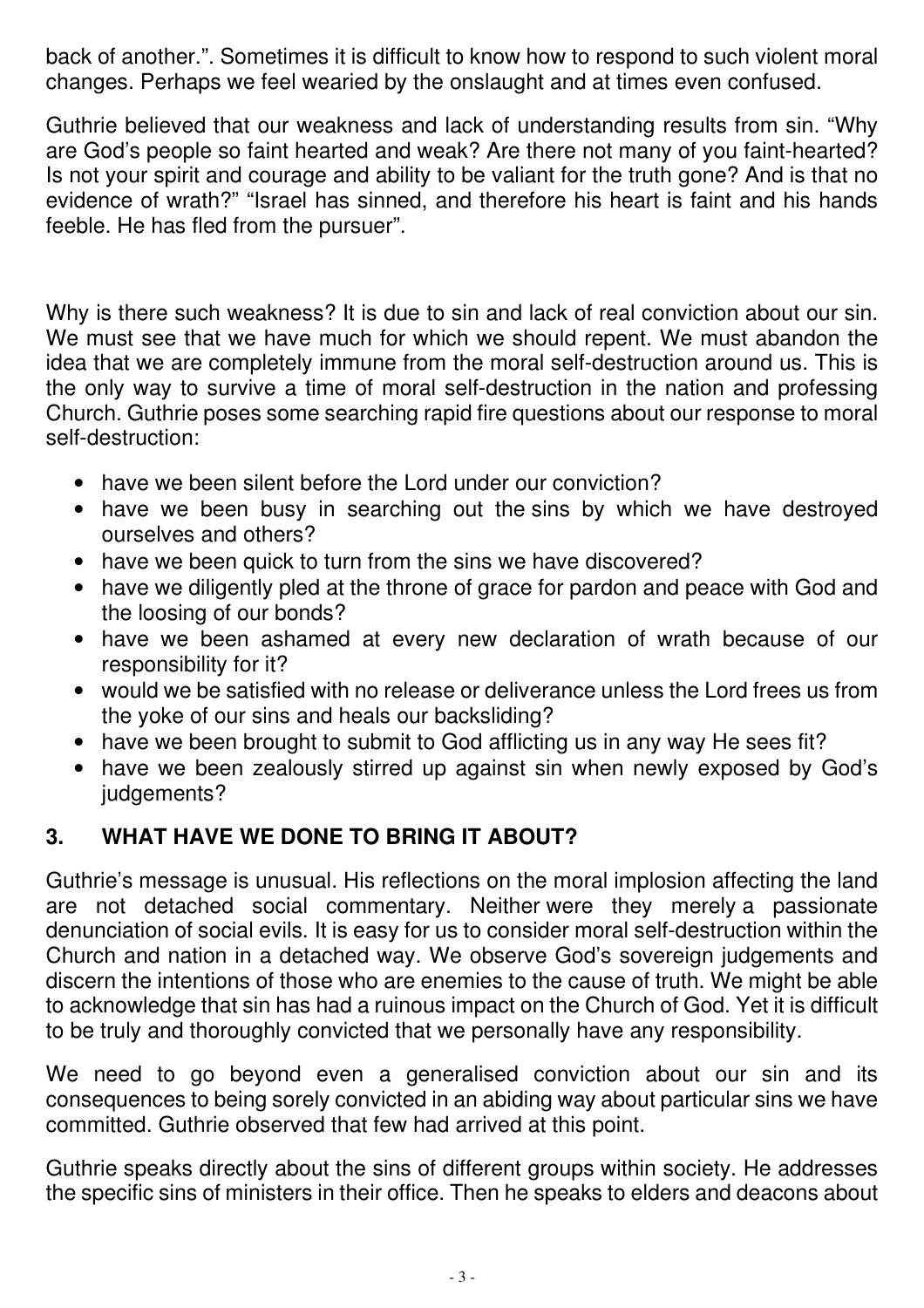their omissions. He addresses leaders in society, servants and people in general. Lastly, he comes to make solemn charges against professing Christians.

- 1. I charge you with falling from your first love, evidenced by falling away from your former diligence.
- 2. I charge you that all your religious duties are a matter of form.
- 3. I charge you with slothfulness, in giving to the Lord the refuse of your time and serving Him by fits and starts.
- 4. I charge you with worldly-mindedness. Covetousness has overwhelmed everyone.
- 5. I charge you with inordinate affections to every idol that comes in your way.
- 6. I charge you with pride and self-conceit, and despising those who do not come up to your standard.
- 7. I charge you with unbelief and ignorance of God and his Word.
- 8. I charge you with a decay of the substance of true religion. This includes lack of tenderness of conscience, prizing the promises, zeal for the glory of God and against sin. Christian fellowship has been abused and neglected.

# **4. WHAT HOPE IS THERE?**

It is clear that Guthrie believed that the pressing need was to set time aside to mourn over such sins and seek for grace to help against them. The message of hope was that the Lord will hear and give some help and deliverance, if not their condition would only get worse. Hosea 13:9 does not just speak about the Church and nation destroying itself. It also offers the hope that their help is in God alone. This is truly encouraging and bright with hope: "notwithstanding we have destroyed ourselves, yet there is hope of help in Him". "If Israel was thoroughly convicted that he has destroyed himself, there would be hope that God would be Israel's help".

The people of God should not despair even though their condition seems to be irrecoverable. It seems so to you, but it is not so to God. The things that are impossible to men are not impossible to God. What though God smite us all down, if He does good to our souls and teaches us out of His law? What though we lie under these folk's feet for a time? He will make our worst condition best. What though we lack public ordinances for a while, if He prove a little sanctuary to us? What though He shatters all outward worldly helps (showing their emptiness) since He can help either by ordinary or extraordinary means? Let us never be discouraged and lose heart. If the heart is gone, all is gone.

adapted and edited from *William Guthrie* (1620–1665), minister of Fenwick in Ayrshire (Reformation Scotland).